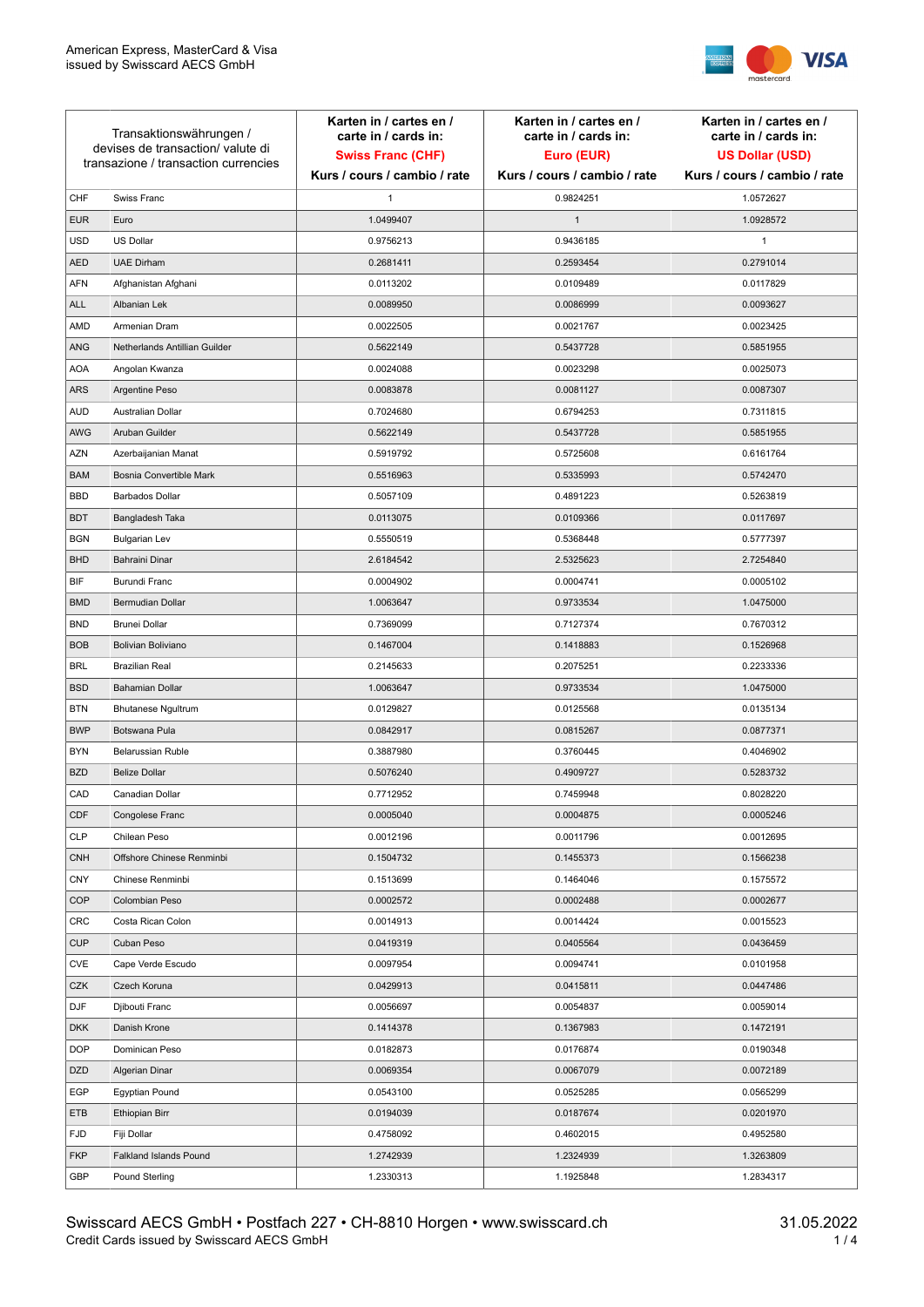

| Transaktionswährungen /<br>devises de transaction/ valute di |                                      | Karten in / cartes en /<br>carte in / cards in: | Karten in / cartes en /<br>carte in / cards in: | Karten in / cartes en /<br>carte in / cards in: |
|--------------------------------------------------------------|--------------------------------------|-------------------------------------------------|-------------------------------------------------|-------------------------------------------------|
|                                                              |                                      | <b>Swiss Franc (CHF)</b>                        | Euro (EUR)                                      | <b>US Dollar (USD)</b>                          |
|                                                              | transazione / transaction currencies | Kurs / cours / cambio / rate                    | Kurs / cours / cambio / rate                    | Kurs / cours / cambio / rate                    |
| <b>GEL</b>                                                   | Georgia Lari                         | 0.3428495                                       | 0.3316032                                       | 0.3568635                                       |
| <b>GHS</b>                                                   | Ghana Cedi                           | 0.1409218                                       | 0.1362992                                       | 0.1466820                                       |
| GIP                                                          | Gibraltar Pound                      | 1.2742939                                       | 1.2324939                                       | 1.3263809                                       |
| <b>GMD</b>                                                   | Gambia Dalasi                        | 0.0206011                                       | 0.0199253                                       | 0.0214432                                       |
| <b>GNF</b>                                                   | Guinea Franc                         | 0.0001169                                       | 0.0001131                                       | 0.0001217                                       |
| GTQ                                                          | Guatemala Quetzal                    | 0.1312079                                       | 0.1269040                                       | 0.1365710                                       |
| <b>GYD</b>                                                   | Guyana Dollar                        | 0.0048102                                       | 0.0046524                                       | 0.0050068                                       |
| <b>HKD</b>                                                   | Hong Kong Dollar                     | 0.1243174                                       | 0.1202395                                       | 0.1293989                                       |
| <b>HNL</b>                                                   | Honduras Lempira                     | 0.0410080                                       | 0.0396628                                       | 0.0426842                                       |
| <b>HRK</b>                                                   | Croatian Kuna                        | 0.1433644                                       | 0.1386617                                       | 0.1492244                                       |
| <b>HTG</b>                                                   | Haiti Gourde                         | 0.0088542                                       | 0.0085638                                       | 0.0092161                                       |
| <b>HUF</b>                                                   | Forint                               | 0.0027110                                       | 0.0026221                                       | 0.0028218                                       |
| <b>IDR</b>                                                   | Indonesia Rupiah                     | 0.0000694                                       | 0.0000671                                       | 0.0000722                                       |
| <b>ILS</b>                                                   | New Israeli Sheqel                   | 0.2974604                                       | 0.2877030                                       | 0.3096191                                       |
| <b>INR</b>                                                   | Indian Rupee                         | 0.0129805                                       | 0.0125547                                       | 0.0135111                                       |
| IQD                                                          | Iraqi Dinar                          | 0.0006893                                       | 0.0006667                                       | 0.0007175                                       |
| <b>ISK</b>                                                   | <b>Iceland Krona</b>                 | 0.0078249                                       | 0.0075682                                       | 0.0081447                                       |
| JMD                                                          | Jamaican Dollar                      | 0.0065263                                       | 0.0063122                                       | 0.0067931                                       |
| <b>JOD</b>                                                   | Jordanian Dinar                      | 1.4218313                                       | 1.3751917                                       | 1.4799489                                       |
| JPY                                                          | Yen                                  | 0.0076904                                       | 0.0074381                                       | 0.0080047                                       |
| <b>KES</b>                                                   | Kenyan Shilling                      | 0.0086373                                       | 0.0083540                                       | 0.0089904                                       |
| <b>KGS</b>                                                   | Kyrgyzstan Som                       | 0.0121883                                       | 0.0117885                                       | 0.0126865                                       |
| <b>KHR</b>                                                   | Cambodia Riel                        | 0.0002480                                       | 0.0002399                                       | 0.0002581                                       |
| <b>KMF</b>                                                   | Comoro Franc                         | 0.0021902                                       | 0.0021184                                       | 0.0022797                                       |
| <b>KRW</b>                                                   | Korean Republic Won                  | 0.0008143                                       | 0.0007876                                       | 0.0008476                                       |
| <b>KWD</b>                                                   | Kuwaiti Dinar                        | 3.2243220                                       | 3.1185562                                       | 3.3561167                                       |
| <b>KYD</b>                                                   | Cayman Islands Dollar                | 1.2076381                                       | 1.1680245                                       | 1.2570005                                       |
| KZT                                                          | Kazakhstan Tenge                     | 0.0023781                                       | 0.0023001                                       | 0.0024753                                       |
| LAK                                                          | Lao Republic Kip                     | 0.0000751                                       | 0.0000726                                       | 0.0000782                                       |
| LBP                                                          | Lebanese Pound                       | 0.0000409                                       | 0.0000396                                       | 0.0000426                                       |
| <b>LKR</b>                                                   | Sri Lanka Rupee                      | 0.0027842                                       | 0.0026929                                       | 0.0028980                                       |
| <b>LRD</b>                                                   | Liberian Dollar                      | 0.0066427                                       | 0.0064248                                       | 0.0069142                                       |
| <b>LSL</b>                                                   | Lesotho Lothi                        | 0.0652003                                       | 0.0630616                                       | 0.0678654                                       |
| LYD                                                          | Libyan Dinar                         | 0.2118031                                       | 0.2048554                                       | 0.2204606                                       |
| <b>MAD</b>                                                   | Moroccan Dirham                      | 0.0998960                                       | 0.0966192                                       | 0.1039793                                       |
| MDL                                                          | Moldovan Leu                         | 0.0529453                                       | 0.0512086                                       | 0.0551094                                       |
| <b>MGA</b>                                                   | Malagasy Ariary                      | 0.0002491                                       | 0.0002409                                       | 0.0002593                                       |
| <b>MKD</b>                                                   | Macedonia Denar                      | 0.0175581                                       | 0.0169822                                       | 0.0182758                                       |
| MMK                                                          | Myanmar Kyat                         | 0.0005440                                       | 0.0005262                                       | 0.0005662                                       |
| MNT                                                          | Mongolia Tugrik                      | 0.0003232                                       | 0.0003126                                       | 0.0003364                                       |
| <b>MOP</b>                                                   | Macao Pataca                         | 0.1245655                                       | 0.1204794                                       | 0.1296571                                       |
| <b>MRU</b>                                                   | Mauritanian Ouguiya                  | 0.0276281                                       | 0.0267218                                       | 0.0287574                                       |
| MUR                                                          | <b>Mauritius Rupee</b>               | 0.0232114                                       | 0.0224500                                       | 0.0241602                                       |
| <b>MVR</b>                                                   | Maldives Rufiyaa                     | 0.0651991                                       | 0.0630604                                       | 0.0678641                                       |
| <b>MWK</b>                                                   | Malawi Kwacha                        | 0.0009865                                       | 0.0009541                                       | 0.0010268                                       |
| <b>MXN</b>                                                   | Mexican Peso                         | 0.0518264                                       | 0.0501264                                       | 0.0539448                                       |
| <b>MYR</b>                                                   | Malaysian Ringgit                    | 0.2306470                                       | 0.2230812                                       | 0.2400747                                       |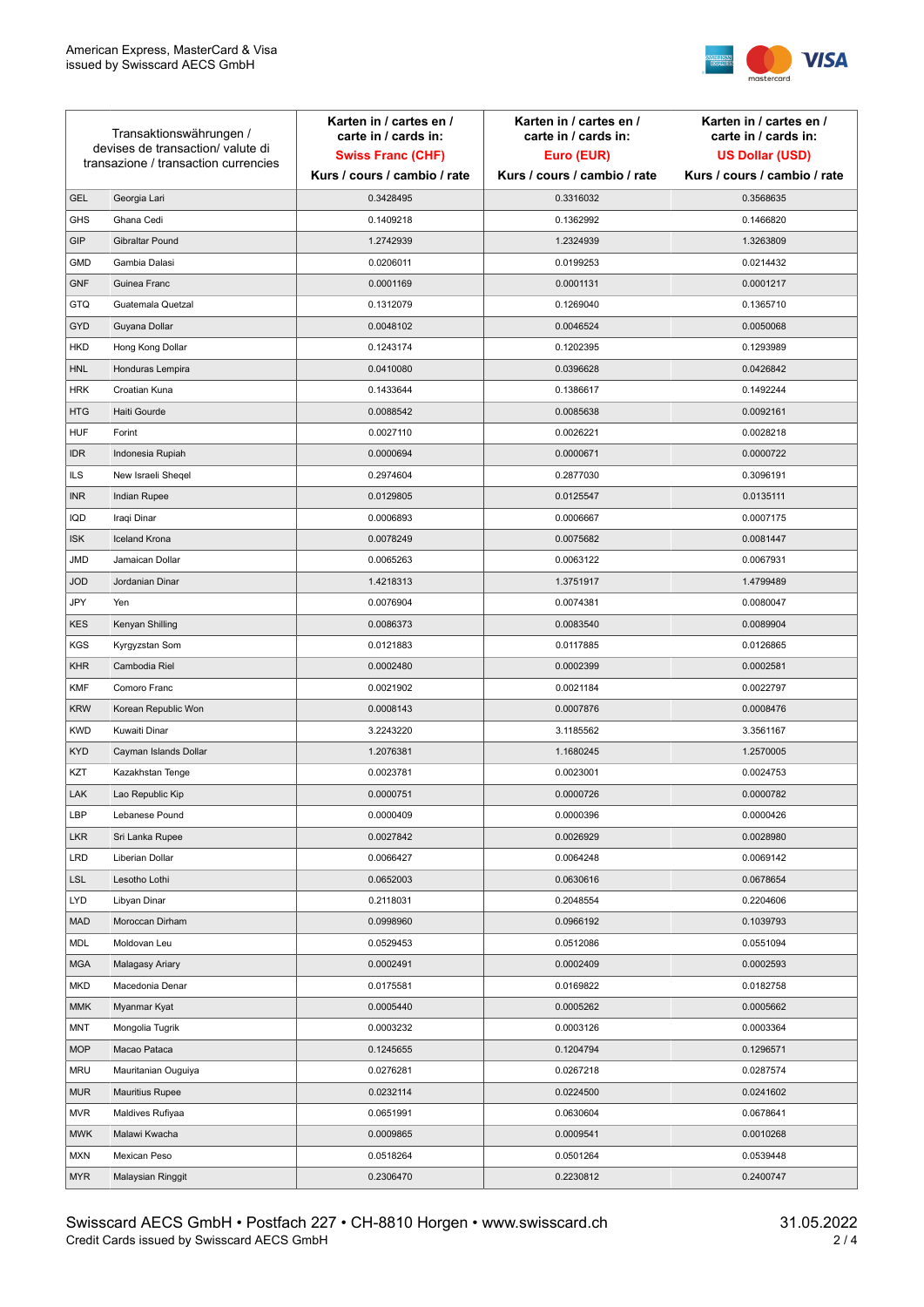

| Transaktionswährungen /<br>devises de transaction/valute di<br>transazione / transaction currencies |                             | Karten in / cartes en /<br>carte in / cards in:<br><b>Swiss Franc (CHF)</b><br>Kurs / cours / cambio / rate | Karten in / cartes en /<br>carte in / cards in:<br>Euro (EUR)<br>Kurs / cours / cambio / rate | Karten in / cartes en /<br>carte in / cards in:<br><b>US Dollar (USD)</b><br>Kurs / cours / cambio / rate |
|-----------------------------------------------------------------------------------------------------|-----------------------------|-------------------------------------------------------------------------------------------------------------|-----------------------------------------------------------------------------------------------|-----------------------------------------------------------------------------------------------------------|
|                                                                                                     |                             |                                                                                                             |                                                                                               |                                                                                                           |
| <b>MZN</b>                                                                                          | Mozambique Metical          | 0.0157219                                                                                                   | 0.0152062                                                                                     | 0.0163645                                                                                                 |
| <b>NAD</b>                                                                                          | Namibia Dollar              | 0.0650595                                                                                                   | 0.0629254                                                                                     | 0.0677188                                                                                                 |
| <b>NGN</b>                                                                                          | Nigeria Naira               | 0.0024058                                                                                                   | 0.0023269                                                                                     | 0.0025041                                                                                                 |
| <b>NIO</b>                                                                                          | Nicaragua Cordoba Oro       | 0.0281895                                                                                                   | 0.0272648                                                                                     | 0.0293418                                                                                                 |
| <b>NOK</b>                                                                                          | Norwegian Krone             | 0.1038785                                                                                                   | 0.1004710                                                                                     | 0.1081246                                                                                                 |
| <b>NPR</b>                                                                                          | Nepalese Rupee              | 0.0081128                                                                                                   | 0.0078467                                                                                     | 0.0084444                                                                                                 |
| <b>NZD</b>                                                                                          | New Zealand Dollar          | 0.6402492                                                                                                   | 0.6192474                                                                                     | 0.6664195                                                                                                 |
| <b>OMR</b>                                                                                          | Oman Rial                   | 2.5597158                                                                                                   | 2.4757507                                                                                     | 2.6643446                                                                                                 |
| PAB                                                                                                 | Panamanian Balboa           | 1.0063647                                                                                                   | 0.9733534                                                                                     | 1.0475000                                                                                                 |
| <b>PEN</b>                                                                                          | Peru Sol                    | 0.2749442                                                                                                   | 0.2659253                                                                                     | 0.2861826                                                                                                 |
| <b>PGK</b>                                                                                          | Papua New Guinea Kina       | 0.2858076                                                                                                   | 0.2764324                                                                                     | 0.2974900                                                                                                 |
| PHP                                                                                                 | Philippine Peso             | 0.0193001                                                                                                   | 0.0186670                                                                                     | 0.0200890                                                                                                 |
| <b>PKR</b>                                                                                          | Pakistan Rupee              | 0.0050712                                                                                                   | 0.0049049                                                                                     | 0.0052785                                                                                                 |
| <b>PLN</b>                                                                                          | Zloty                       | 0.2324869                                                                                                   | 0.2248607                                                                                     | 0.2419898                                                                                                 |
| <b>PYG</b>                                                                                          | Paraguay Guarani            | 0.0001462                                                                                                   | 0.0001414                                                                                     | 0.0001522                                                                                                 |
| QAR                                                                                                 | Qatari Rial                 | 0.2705352                                                                                                   | 0.2616610                                                                                     | 0.2815934                                                                                                 |
| <b>RON</b>                                                                                          | Leu                         | 0.2196517                                                                                                   | 0.2124466                                                                                     | 0.2286300                                                                                                 |
| <b>RSD</b>                                                                                          | Serbian Dinar               | 0.0092473                                                                                                   | 0.0089440                                                                                     | 0.0096253                                                                                                 |
| <b>RUB</b>                                                                                          | Russian Ruble               | 0.0156046                                                                                                   | 0.0150927                                                                                     | 0.0162424                                                                                                 |
| <b>RWF</b>                                                                                          | Rwanda Franc                | 0.0009882                                                                                                   | 0.0009558                                                                                     | 0.0010286                                                                                                 |
| SAR                                                                                                 | Saudi Riyal                 | 0.2625645                                                                                                   | 0.2539517                                                                                     | 0.2732969                                                                                                 |
| <b>SBD</b>                                                                                          | Solomon Islands Dollar      | 0.1288147                                                                                                   | 0.1245893                                                                                     | 0.1340800                                                                                                 |
| <b>SCR</b>                                                                                          | Seychelles Rupee            | 0.0721843                                                                                                   | 0.0698165                                                                                     | 0.0751348                                                                                                 |
| <b>SDG</b>                                                                                          | Sudanese Pound              | 0.0022595                                                                                                   | 0.0021854                                                                                     | 0.0023519                                                                                                 |
| <b>SEK</b>                                                                                          | Swedish Krona               | 0.1001796                                                                                                   | 0.0968935                                                                                     | 0.1042745                                                                                                 |
| SGD                                                                                                 | Singapore Dollar            | 0.7143981                                                                                                   | 0.6909641                                                                                     | 0.7435992                                                                                                 |
| <b>SHP</b>                                                                                          | St Helena Pound             | 1.2742939                                                                                                   | 1.2324939                                                                                     | 1.3263809                                                                                                 |
| <b>SLL</b>                                                                                          | Sierra Leone Leone          | 0.0000771                                                                                                   | 0.0000746                                                                                     | 0.0000803                                                                                                 |
| SOS                                                                                                 | Somali shilling             | 0.0017419                                                                                                   | 0.0016848                                                                                     | 0.0018131                                                                                                 |
| SRD                                                                                                 | Suriname Dollar             | 0.0478197                                                                                                   | 0.0462511                                                                                     | 0.0497743                                                                                                 |
| SSD                                                                                                 | South Sudanese Pound        | 0.0022149                                                                                                   | 0.0021422                                                                                     | 0.0023054                                                                                                 |
| <b>STN</b>                                                                                          | Sao Tome and Principe Dobra | 0.0439075                                                                                                   | 0.0424672                                                                                     | 0.0457022                                                                                                 |
| <b>SVC</b>                                                                                          | El Salvador Colon           | 0.1150131                                                                                                   | 0.1112404                                                                                     | 0.1197143                                                                                                 |
| SZL                                                                                                 | Swaziland Lilangeni         | 0.0651938                                                                                                   | 0.0630553                                                                                     | 0.0678586                                                                                                 |
| THB                                                                                                 | Baht                        | 0.0289364                                                                                                   | 0.0279872                                                                                     | 0.0301192                                                                                                 |
| <b>TJS</b>                                                                                          | Tajikistan Somoni           | 0.0882776                                                                                                   | 0.0853819                                                                                     | 0.0918860                                                                                                 |
| <b>TMT</b>                                                                                          | Turkmenistan Manat          | 0.2883478                                                                                                   | 0.2788893                                                                                     | 0.3001341                                                                                                 |
| <b>TND</b>                                                                                          | <b>Tunisian Dinar</b>       | 0.3370954                                                                                                   | 0.3260378                                                                                     | 0.3508742                                                                                                 |
| <b>TOP</b>                                                                                          | Tonga Pa'anga               | 0.4520590                                                                                                   | 0.4372303                                                                                     | 0.4705370                                                                                                 |
| <b>TRY</b>                                                                                          | Turkish Lira                | 0.0610190                                                                                                   | 0.0590174                                                                                     | 0.0635132                                                                                                 |
| TTD                                                                                                 | Trinidad & Tobago Dollar    | 0.1495475                                                                                                   | 0.1446420                                                                                     | 0.1556603                                                                                                 |
| <b>TWD</b>                                                                                          | New Taiwan Dollar           | 0.0347690                                                                                                   | 0.0336285                                                                                     | 0.0361902                                                                                                 |
| <b>TZS</b>                                                                                          | Tanzanian Shilling          | 0.0004330                                                                                                   | 0.0004188                                                                                     | 0.0004507                                                                                                 |
| <b>UAH</b>                                                                                          | Ukraine Hryvnia             | 0.0343999                                                                                                   | 0.0332715                                                                                     | 0.0358060                                                                                                 |
| <b>UGX</b>                                                                                          | Uganda Shilling             | 0.0002666                                                                                                   | 0.0002579                                                                                     | 0.0002775                                                                                                 |
| <b>UYU</b>                                                                                          | Peso Uruguayo               | 0.0252348                                                                                                   | 0.0244070                                                                                     | 0.0262663                                                                                                 |
| UZS                                                                                                 | Uzbekistan Sum              | 0.0000914                                                                                                   | 0.0000884                                                                                     | 0.0000951                                                                                                 |